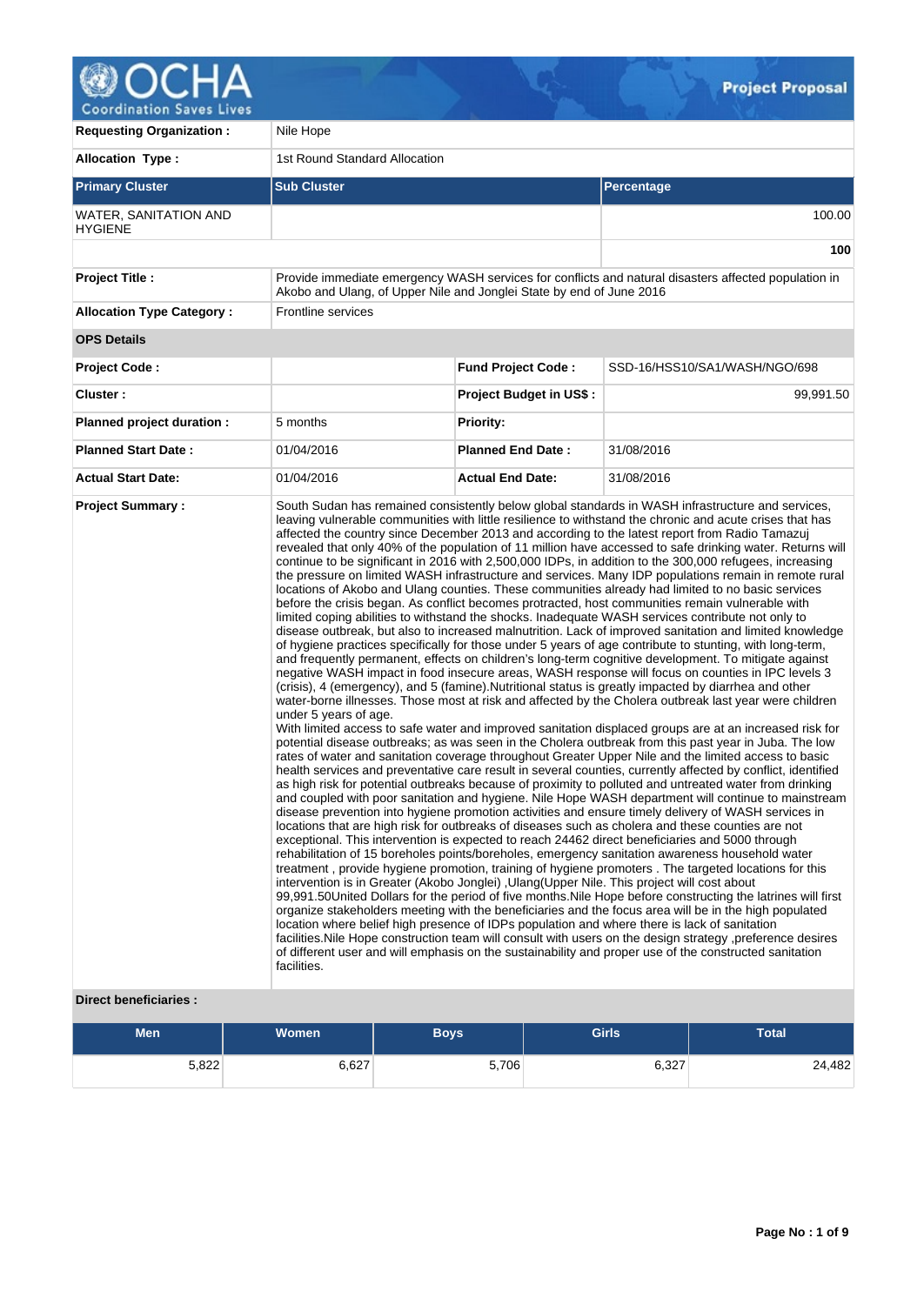### **Other Beneficiaries :**

| <b>Beneficiary name</b>                                     | <b>Men</b> | <b>Women</b> | <b>Boys</b> | <b>Girls</b> | <b>Total</b> |
|-------------------------------------------------------------|------------|--------------|-------------|--------------|--------------|
| Internally Displaced People                                 | .583       | 1.793        | 1.712       | 1.787        | 6,875        |
| People in Host Communities                                  | 3,694      | 4,185        | 3.995       | 4,171        | 16.045       |
| Trainers, Promoters, Caretakers,<br>committee members, etc. | 20         | 30           |             |              | 50           |
| ladisaat Danafialasiaa :                                    |            |              |             |              |              |

#### **Indirect Beneficiaries :**

### **Catchment Population:**

#### **Link with allocation strategy :**

This WASH intervention response will address the needs of the most vulnerable—namely, IDPs, returnees and host community affected by conflict, disease outbreak, malnutrition, and breakdown of livelihoods. While conflict-affected populations are mostly in Jonglei, Upper Nile, Unity and the impacts of disease outbreak and malnutrition will widen the WASH geographical focus. Populations facing severe and emergency food insecurity are expected to be a contributing factor in new displacement throughout 2016. WASH response to vulnerable displaced populations will upgrade WASH services in remote rural areas. Populations affected with malnutrition will be targeted with improved WASH services, to ensure transmission of water-related disease is reduced and is not an aggravating factor to malnutrition. Nile Hope WASH department will work closely with Health and Nutrition partners. High malnutrition rates are strongly linked to poor WASH conditions exemplified in the diarrhea-malnutrition cycle which is prevalent in vulnerable populations. Displaced women and girls continue to be affected by protection related WASH issues, with gender based violence occurring due to insufficient and unsafe access to water and sanitation facilities.Nile Hope intends to undertake hygiene promotion during the implementation by use of Hygiene Promotion Framework using the three components of personal Hygiene,Food hygiene and water hygiene and these if combined will produce better result and can have a major impact on reducing disease prevalence and public risk.

### **Sub-Grants to Implementing Partners :**

| <b>Partner Name</b> | <b>Partner Type</b> | <b>Budget in US\$</b> |
|---------------------|---------------------|-----------------------|
|                     |                     |                       |

# **Other funding secured for the same project (to date) :**

| <b>Other Funding Source</b> |              |              | <b>Other Funding Amount</b> |
|-----------------------------|--------------|--------------|-----------------------------|
|                             |              |              |                             |
| Organization focal point:   |              |              |                             |
| <b>Name</b>                 | <b>Title</b> | <b>Email</b> | <b>Phone</b>                |

| John Bilok                | WASH Manager | johnbilok@nilehope.org | +211911041168 |
|---------------------------|--------------|------------------------|---------------|
| _ _ _ _ _ _ _ _ _ _ _ _ _ |              |                        |               |

#### **BACKGROUND**

## **1. Humanitarian context analysis**

Conflict in Greater Upper Nile continues especially in the Northern and Western Counties with Malakal being the most affected. In Greater Upper Nile approximately 2080000 people 52% of the population are facing Crisis and Emergency acute food insecurity in August - September 2015 compared to 1645000 people 41% of the population in April 2015.The overall nutrition situation remain critical with Global Acute Malnutrition GAM prevalence above the emergency threshold greater than 15% in the conflict affected states. The focus will be on rehabilitation of emergency existing water facilities(boreholes, household water treatment and sanitation facilities and reinforce with emergency targeted hygiene promotion, distribution of water purification and treatment using various methods, and hygiene emergency hygiene promotion that will focus on rehabilitation of boreholes, sanitation and hygiene promotion activities to reduce the risks of increased WASH related morbidity and mortality death delivery to the affected community through mobilization and sensitization, rehabilitation and of broken hand pumps and construction of emergency communal . Lack of improved safe water supply, sanitation and limited knowledge of hygiene practices among the host and IDPs population that was characterized by wide spread of open defecation which pose public risk. Nile Hope WASH response will focus on counties in IPC levels 3 (crisis), 4 (emergency), and 5 (famine. Nutrition surveys and screening conducted in several counties of Greater Upper Nile between April and July 2015 indicate high prevalence 15% of malnutrition rate. Nile Hope will ensure that women, men, girls and boys are consulted in the decision making affected have access to safe water supply, sanitation using the community sanitation approaches and hygiene services to prevent potential public health risk as a result of using unprotected water sources poor sanitation and hygiene practices. The focus will be on rehabilitation of emergency existing water facilities (boreholes, household water treatment technology and sanitation facilities and reinforce with emergency targeted hygiene promotion, distribution of water purification where community living along the river bank and water high turbidity and treatment using various methods, hygiene promotion that will focus on emergency water supply, sanitation and hygiene promotion activities to reduce the risks of increased WASH related morbidity and mortality death delivery to the affected community through mobilization and sensitization, rehabilitation and of broken hand pumps, construction of emergency communal and institutional latrines gender sensitive latrine at health facilities and at the schools, training of hygiene promoters segregated by gender, refresher training for water user committees, training of teachers on School WASH activities focusing on best WASH practices. Lack of improved safe water supply, sanitation and limited knowledge of hygiene practices among the host and IDPs population that was characterized by wide spread of open defecation which pose public risk. Nile Hope WASH response will focus on counties in IPC levels 3 (crisis), 4 (emergency), and 5 (famine. Nutrition surveys and screening conducted in several counties of Greater Upper Nile between August to September, 2015 indicate high prevalence 15%of malnutrition rate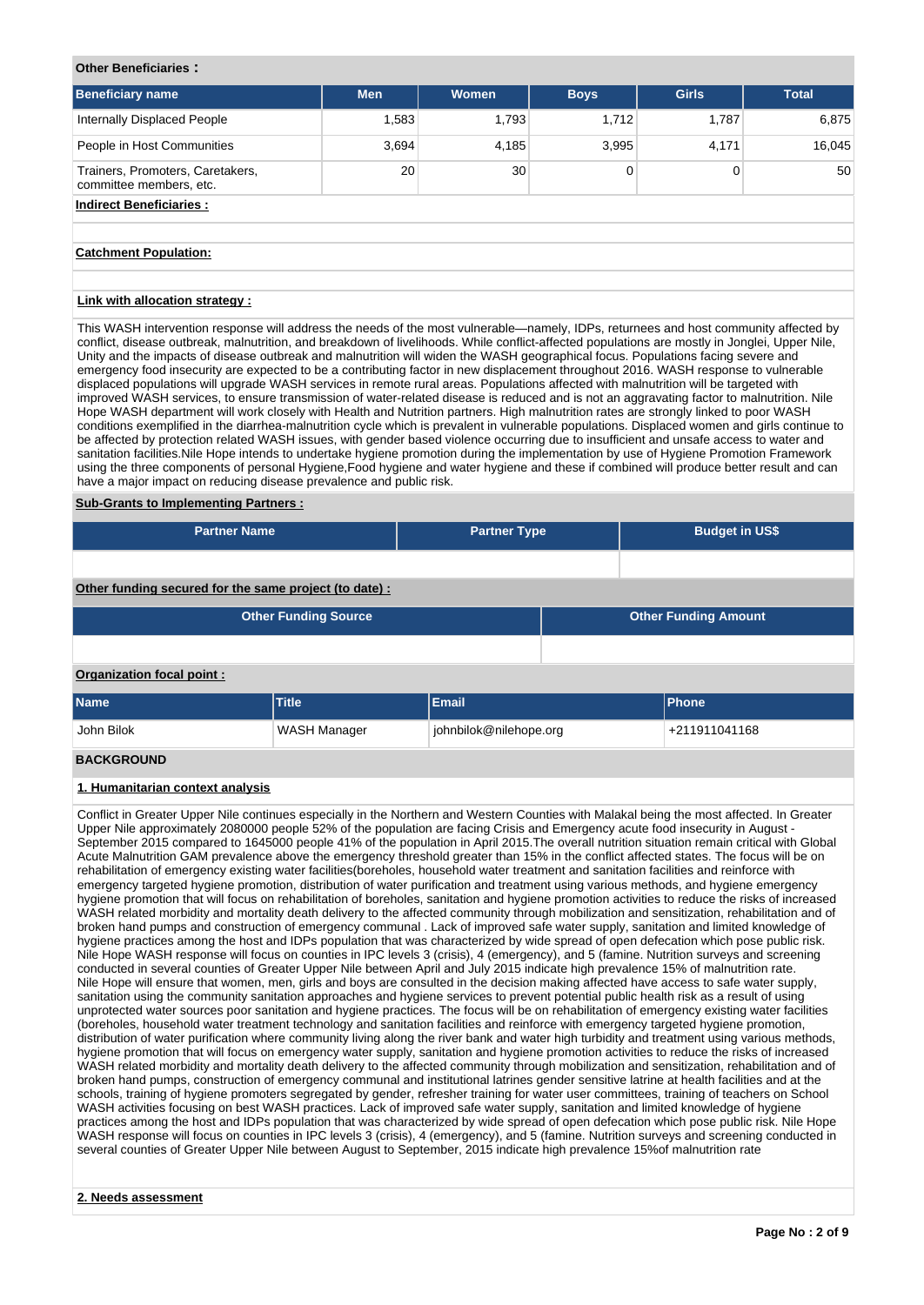There is a pressing need for emergency water, sanitation and hygiene services among the populations of Akobo and Ulang Counties of Greater Upper Nile state. Insecurity, poor access and infrastructure is also hampering humanitarian timely response and hence increasing suffering of women, children, elderly and other vulnerable groups. Nile Hope will continue expanding into remote rural area hard to reach population in need of services. Based on the various report, indicates access to safe water, sanitation and poor hygiene is not enough for these populations at the moment and the fact that people are drinking unsafe water from rivers will in turn cause diarrhea and other water borne diseases. The immediate impact influx of IDPs is increased pressure in sharing these scarce basic water and sanitation facilities among the IDPs, returnees and residents population that are vulnerable such as women, children (boys and girls) generally, communities situated along the river banks that rely on unsafe surface water for drinking and domestic purposes and large number of these communities have poor sanitation coverage or practices that are the most affected by diseases. There was Inter agency Rapid Assessment conducted in Akobo East in two payam targeting the IDPs that arrived in 2015 and it was carried out by Nile Hope,OXFAM,Plan International, Save Children and ROSS which is the relief wing for IO controls areas and the objective was to determine the number of IDPs population newly arrived from other parts of the countries. The IRNA found a total of 1513 individual in Bilkey and 228 in Nyandit and there could be more that have arrived.

# **3. Description Of Beneficiaries**

The primary target of beneficiaries are IDPs,returnees and vulnerable host communities that include women ,children and men that are affected by the WASH situation in the two counties mentioned above .Water, sanitation and hygiene are the greatest needs among displaced population ,Several assessment revealed there is consistent of displaced persons and these displaced persons are settled in areas without clean water or improved sanitation and the displaced have little opportunity to practice proper hygiene. With already declared cholera respond, the humanitarian crisis has become protracted ,displaced population and host communities will be continue need sustained basic water, sanitation and hygiene services to support increased demand on limited stressed infrastructures by the conflict. The shared resources between IDPs and host communities also increased the vulnerability of host population and their resilience. Nile Hope if funded will respond immediately to conflict affected displaced persons and vulnerable host population with more emphasis to those cut off in remote and rural areas like, Akobo,Nasir , Ulang ,Fangak,Pigi/Canal and Leer as identified with critical GAM according to IPC South Sudan August to September 2015.

### **4. Grant Request Justification**

The lack of safe drinking water, inadequate excreta disposal and poor hygiene practices leave a large portion of the population at persistent risk of preventable water-related diseases The consequences of poor water, sanitation and hygiene are stark, with more boys and girls dying from water- and sanitation- related illnesses such as diarrhea; this exacerbates the health of malnourished boys and girls and opportunistic infections like pneumonia have been reported. Lack of access to safe water points also has implications on women and the education of girls in particular as they have to spend considerable periods fetching the scarce commodity when they should be in school. Nile Hope is already on the ground and believes through provision of safe water, sanitation and hygiene services to the affected communities that will cover aspects of social mobilization, rehabilitation of water points, sanitation facilities ,hygiene promotion ,capacity building for the communities and support of communities with safe sanitation and hygiene practices Nile Hope will ensure that women, men, girls and boys are consulted in the decision making affected have access to safe water supply, sanitation and hygiene services to prevent potential public health risk as a result of using unprotected water sources poor sanitation and hygiene practices. Nile Hope will continue maintaining good working relationship with other cluster members, Education, Nutrition, health, food security/Livelihood and protection. This will include increased participation WASH coordination meetings as well various levels. Nile Hope will place more emphasis on sanitation and hygiene services. The focus will be on rehabilitation of emergency existing water facilities (boreholes, household water technology and sanitation facilities and reinforce with emergency targeted hygiene promotion, and treatment technology using various methods, distribution of emergency kits and hygiene emergency hygiene promotion that will focus on existing water, sanitation and hygiene. Nile Hope WASH department strategy is in line with WASH Cluster response and will address the needs of the most vulnerable such as IDPs and returnees affected by conflict, disease outbreak, malnutrition, and breakdown of livelihoods. Populations facing severe and emergency food insecurity are expected to be a contributing factor in new displacement throughout 2016. WASH response to vulnerable displaced populations will be to rehabilitate boreholes, construct and conduct hygiene promotion and provide emergency WASH services in remote locations. The choose of water purifier as one of the method for household water treatment is to be apply in the area where water is believed to be highly turbid where the boiling of water is not possible .The second chose of PUR as methodology of household water treatment is apply only in the community with no access to other safe water like boreholes and the community will be introduce other improved methods of water treatment and Nile Hope will advocate to other partners to drill boreholes.These 15 communal latrines are going be constructed in the areas where there are large social gathering activities like market place,sporting grounds and churches where many people do gathered.Nile Hope will first create awareness raising among the beneficiaries.Nile Hope will use more community based like PHAST ,CAD that will contribute to reaching a large number of community with more WASH messages.

### **5. Complementarity**

The project will complement the existing gap created as the increased need among the community affected by the crisis and will positively complement the Round 2 final phase for 2015.As current funding shortage, Nile Hope is in discussion with other funding international and UN partners already anticipating a funding in meeting the WASH critical needs of the affected population and we expect this funding will increased the capacity of Nile Hope in narrowing the gaps. Nile Hope will complement the previous projects through continue efforts of improving water supplies through construction of surface water treatment system and rehabilitation of non-functional water facilities, improved sanitation and hygiene promotion and technical support to the county water department will be of our priority and this will result in mitigating WASH related catastrophes. Nile and other WASH partners operating in Akobo and Ulang will respond to any emergencies with rehabilitation of water facilities during this dry season, rehabilitation hygiene promotion through mobilization of community using existing community coping mechanisms.

# **LOGICAL FRAMEWORK**

### **Overall project objective**

Improved access to adequate safe, equitable, and sustainable water supply and improved sanitation and hygiene services in Akobo and Ulang Counties,Upper Nile and Jonglei States by end of June, 2016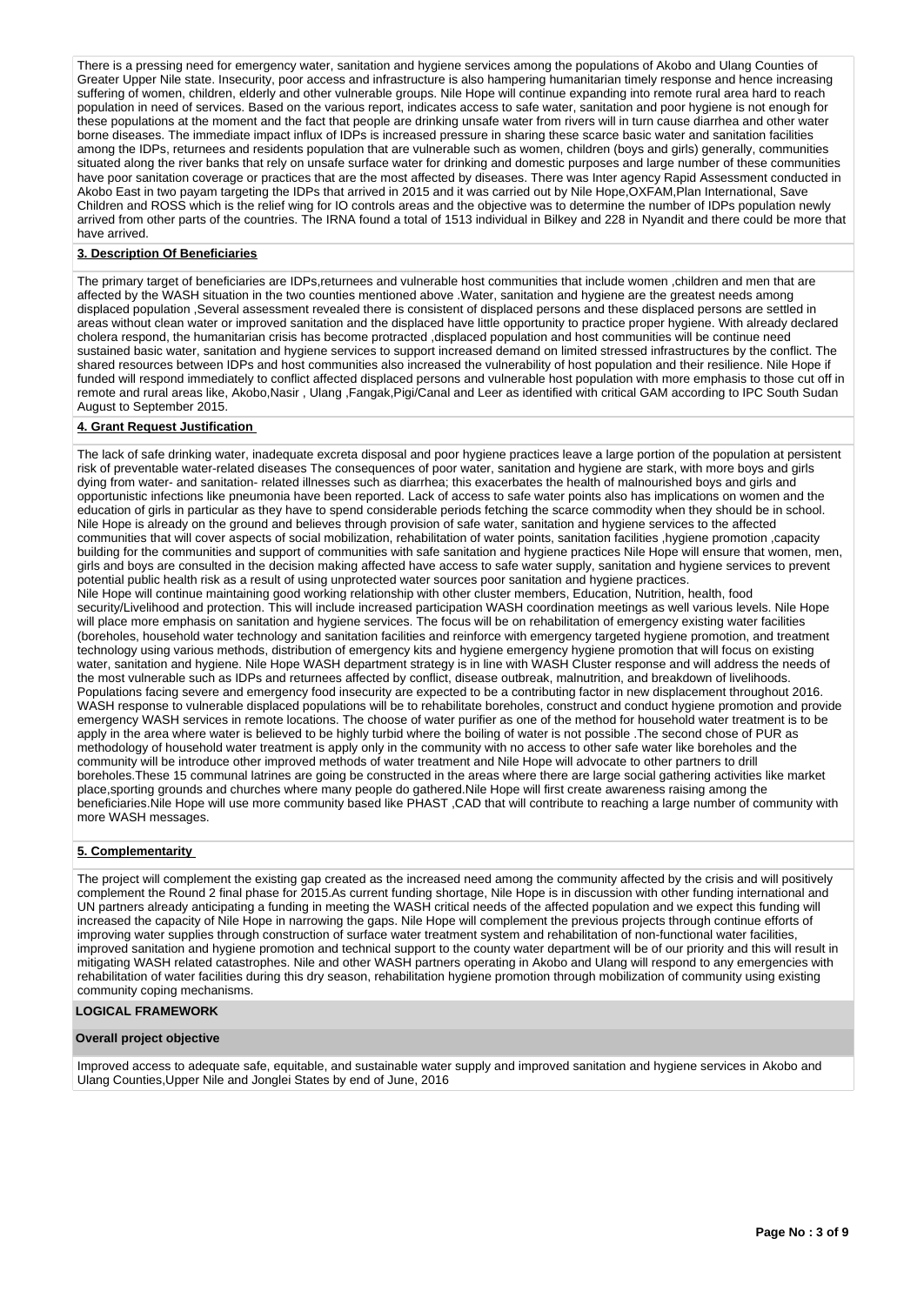| <b>WATER, SANITATION AND HYGIENE</b>                                                                                                                |                                                                                                                   |                                 |  |  |  |  |  |  |
|-----------------------------------------------------------------------------------------------------------------------------------------------------|-------------------------------------------------------------------------------------------------------------------|---------------------------------|--|--|--|--|--|--|
| <b>Cluster objectives</b>                                                                                                                           | <b>Strategic Response Plan (SRP) objectives</b>                                                                   | <b>Percentage of activities</b> |  |  |  |  |  |  |
| CO1: Affected populations have timely<br>access to safe and sufficient quantity of<br>water for drinking, domestic use and hygiene<br>(SPHERE)      | HRP 2016 SO1: Save lives and alleviate<br>suffering through safe access to services and<br>resources with dignity | 50                              |  |  |  |  |  |  |
| CO2: Affected populations are enabled to<br>practice safe excreta disposal with dignity in<br>a secure environment                                  | HRP 2016 SO1: Save lives and alleviate<br>suffering through safe access to services and<br>resources with dignity | 30                              |  |  |  |  |  |  |
| CO3: Affected populations have knowledge<br>and appropriate behaviors to prevent and<br>mitigate WASH related diseases and practice<br>good hygiene | HRP 2016 SO2: Ensure communities are<br>protected, capable and prepared to cope with<br>significant threats       | 20                              |  |  |  |  |  |  |

**Contribution to Cluster/Sector Objectives :** Nile Hope WASH department will provide emergency frontline WASH services through provision of safe water, sanitation and hygiene services given huge number of IDPs and host communities have not been reached in the remote settlement areas as many are living in these remote villages or counties where access to these services is critical for their survival ..CHF funds first round allocation will be used to deliver WASH emergency needs such as emergency water treatment, distribution of emergency hygiene kits, WASH NFIs, timely rehabilitation of water points, emergency communal and institutional .CHF funds will enable Nile Hope improve access to safe water,sanitation and hygiene services put more focus on cholera respond and preparedness through emergency hygiene promotion training and messaging

### **Outcome 1**

Increased timely access to safe water and use of Household water treatment technologies and storage and sufficient quantities of water for drinking, cooking, and personal and domestic hygiene (15 L/p

# **Output 1.1**

### **Description**

15 boreholes rehabilitated and functional 10 in Akobo,5 in Ulang

### **Assumptions & Risks**

Assumptions:

Observation of rehabilitated and constructed water points and used by the community.

Photos and logs forms

Risks:Parties to the conflict may impose further bureaucratic impediments to access, either severely reducing humanitarian space.

Nile Hope will to interact with conflict parties at field level to increase negotiated access Delays in funding will greatly affect the delivery of WASH humanitarian services to people in need

### **Activities**

### **Activity 1.1.1**

Rehabilitation of 15 boreholes 5 in Ulang and 10 in Akobo

### **Indicators**

|                                                                                                                                           |                                         |                                                                                          | <b>End cycle beneficiaries</b> |       |      | End<br>cycle |                 |  |
|-------------------------------------------------------------------------------------------------------------------------------------------|-----------------------------------------|------------------------------------------------------------------------------------------|--------------------------------|-------|------|--------------|-----------------|--|
| Code                                                                                                                                      | <b>Cluster</b>                          | <b>Indicator</b>                                                                         | <b>Men</b>                     | Women |      | Boys  Girls  | <b>Target</b>   |  |
| Indicator 1.1.1                                                                                                                           | <b>WATER, SANITATION</b><br>AND HYGIENE | Frontline # of water points/boreholes rehabilitated                                      |                                |       |      |              | 15 <sup>1</sup> |  |
| <b>Means of Verification:</b> Field reports showing all the stages of rehabilitation with photos before and after                         |                                         |                                                                                          |                                |       |      |              |                 |  |
| Indicator 1.1.2                                                                                                                           | <b>WATER, SANITATION</b><br>AND HYGIENE | Frontline # Number of emergency affected people<br>with access to improved water sources | 1,837                          | 1,913 | 1,83 | 1,91         | 7,500           |  |
| Means of Verification: Observation of people using water from the rehabilitated water sources and reduction of water related diseases and |                                         |                                                                                          |                                |       |      |              |                 |  |

women admitting they are using the water from the recent rehabilitated water points

# **Output 1.2**

**Description**

500 households provided with households water treatment in Ulang,Makak that through cluster pipeline supplies and UNICEF

## **Assumptions & Risks**

Community willingness to accept water treatment technology or methods Nile Hope will relied heavily on the Logistics Cluster and UNICEF for support of WASH supplies

Risks:Weather allows the transportation of supplies and not affected by rains

# **Activities**

# **Activity 1.2.1**

Conduct household point of use water treatment technology for 500 households in Makak,Ulang county that include PUR/Tablets

# **Indicators**

|                 |                                  |                                                                                                    | <b>End cycle beneficiaries</b> |                                  | <b>End</b><br>cycle |     |     |
|-----------------|----------------------------------|----------------------------------------------------------------------------------------------------|--------------------------------|----------------------------------|---------------------|-----|-----|
| Code            | Cluster                          | <b>Indicator</b>                                                                                   |                                | Men   Women  Boys Girls   Target |                     |     |     |
| Indicator 1.2.1 | WATER, SANITATION<br>AND HYGIENE | Frontline # of emergency affected people enabled<br>to practice safe water at the household level. | 123                            | 127                              | 123                 | 127 | 500 |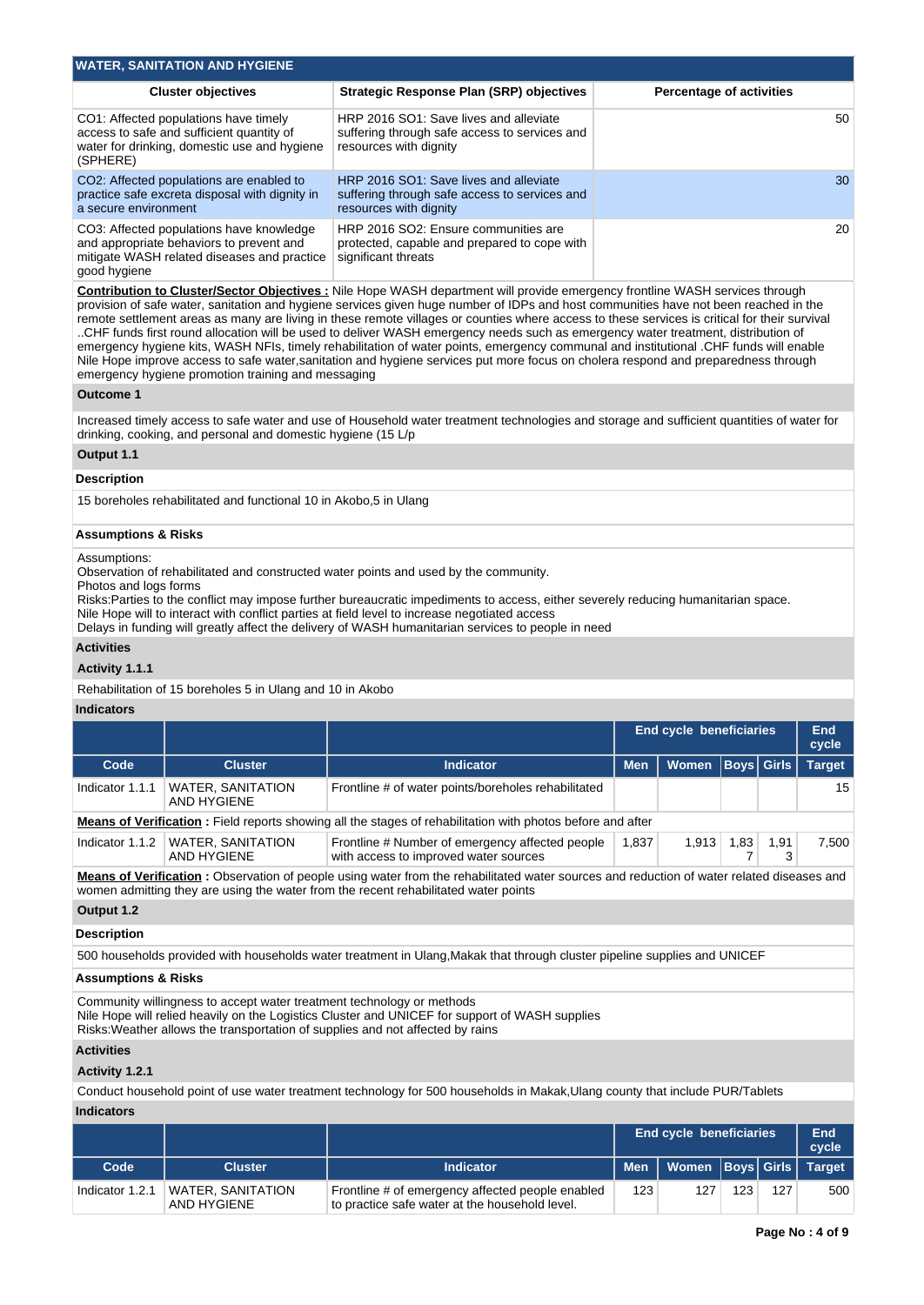| WATER, SANITATION<br>Indicator $1.2.2$<br>Core Pipeline # of water treatment products<br>AND HYGIENE<br>distributed | 500 |
|---------------------------------------------------------------------------------------------------------------------|-----|

**Means of Verification :** Distribution reports shared and the photos

# **Outcome 2**

Improved access to use of gender appropriate sanitary facilities for disposal of human excreta that are secure, sanitary, user-friendly and gender-appropriate for 367 men , women 383 ,boys 367 and 383 girls.Nile Hope will include significant level of PHAST and other sanitation approach to create more demand for the community led sanitation approach and will be done through participatory approach.The rationale behind this outcome is that we shall target the areas with high social gathering including the food distribution sites in the counties

# **Output 2.1**

# **Description**

15 emergency communal constructed( 10 in Akobo and 5 in Ulang

# **Assumptions & Risks**

Assumption:Availability of local materials

Security remains stable in the target project sites

Improved access to the project sites

Risks:Limited availability of supplies/materials from local suppliers/market

### **Activities**

### **Activity 2.1.1**

Construction of the 15 communal latrines using the appropriate design and acceptable to the beneficiaries 10 in Akobo and 5 in Ulang.The latrines will be designed in such away that having proper locks inside and outside to ensure the safety and privacy of the women and girls

# **Indicators**

|                                                                                                                                                                                                                                    |                                                |                                                                                                                              | <b>End cycle beneficiaries</b> |              |                   |     | End<br>cycle  |
|------------------------------------------------------------------------------------------------------------------------------------------------------------------------------------------------------------------------------------|------------------------------------------------|------------------------------------------------------------------------------------------------------------------------------|--------------------------------|--------------|-------------------|-----|---------------|
| Code                                                                                                                                                                                                                               | <b>Cluster</b>                                 | <b>Indicator</b>                                                                                                             | <b>Men</b>                     | <b>Women</b> | <b>Boys Girls</b> |     | <b>Target</b> |
| Indicator 2.1.1                                                                                                                                                                                                                    | <b>WATER, SANITATION</b><br><b>AND HYGIENE</b> | Frontline # of emergency affected people with<br>access to improved sanitation facilities                                    | 367                            | 383          | 367               | 383 | 1,500         |
|                                                                                                                                                                                                                                    |                                                | <b>Means of Verification</b> : Progressive reports shared and evidence of people using the constructed latrines              |                                |              |                   |     |               |
| Indicator 2.1.2                                                                                                                                                                                                                    | <b>WATER, SANITATION</b><br><b>AND HYGIENE</b> | Frontline # of new latrines constructed                                                                                      |                                |              |                   |     | 15            |
|                                                                                                                                                                                                                                    |                                                | <b>Means of Verification:</b> Communal latrines construction form and evidence of community using the constructed facilities |                                |              |                   |     |               |
| Outcome 3                                                                                                                                                                                                                          |                                                |                                                                                                                              |                                |              |                   |     |               |
|                                                                                                                                                                                                                                    |                                                | Increased knowledge of hygiene promotion for 12830 and 50 hygiene promoters trained                                          |                                |              |                   |     |               |
| Output 3.1                                                                                                                                                                                                                         |                                                |                                                                                                                              |                                |              |                   |     |               |
| <b>Description</b>                                                                                                                                                                                                                 |                                                |                                                                                                                              |                                |              |                   |     |               |
|                                                                                                                                                                                                                                    |                                                | 12923 people reached with key hygiene messages through targeted hygiene sessions at least 40 sessions conducted              |                                |              |                   |     |               |
| <b>Assumptions &amp; Risks</b>                                                                                                                                                                                                     |                                                |                                                                                                                              |                                |              |                   |     |               |
| Assumptions: Participants willingness to accept the training<br>Good cooperation from the community leadership<br>Risks: Unwillingness of target groups to participate and movement of participants not affected by the insecurity |                                                |                                                                                                                              |                                |              |                   |     |               |
| <b>Activities</b>                                                                                                                                                                                                                  |                                                |                                                                                                                              |                                |              |                   |     |               |
| Activity 3.1.1                                                                                                                                                                                                                     |                                                |                                                                                                                              |                                |              |                   |     |               |

Organize hygiene awareness sessions for all the section of community(40 sessions organized (Akobo 20 sessions and Ulang respectively **Activity 3.1.2** 

Sensitizing communities on emergency sanitation approaches/methods(CATs,PHAST,ODF and trenches)

**Indicators**

|                                                                                                                        |                                         |                                                                                                   | <b>End cycle beneficiaries</b> |              |                   | End<br>cycle |               |
|------------------------------------------------------------------------------------------------------------------------|-----------------------------------------|---------------------------------------------------------------------------------------------------|--------------------------------|--------------|-------------------|--------------|---------------|
| Code                                                                                                                   | <b>Cluster</b>                          | <b>Indicator</b>                                                                                  | <b>Men</b>                     | <b>Women</b> | <b>Boys Girls</b> |              | <b>Target</b> |
| Indicator 3.1.1                                                                                                        | <b>WATER, SANITATION</b><br>AND HYGIENE | Frontline # of people reached through direct and<br>participatory hygiene promotion activities    | 3,135                          | 3,280        | 3,13<br>5         | 3,28         | 12,830        |
|                                                                                                                        |                                         | <b>Means of Verification</b> : Training attendance form and training report indicating the photos |                                |              |                   |              |               |
| Output 3.2                                                                                                             |                                         |                                                                                                   |                                |              |                   |              |               |
| <b>Description</b>                                                                                                     |                                         |                                                                                                   |                                |              |                   |              |               |
| 50 participants both men trained and share the hygiene messages wit their communities with 25 in Ulang and 25 in Akobo |                                         |                                                                                                   |                                |              |                   |              |               |
| <b>Assumptions &amp; Risks</b>                                                                                         |                                         |                                                                                                   |                                |              |                   |              |               |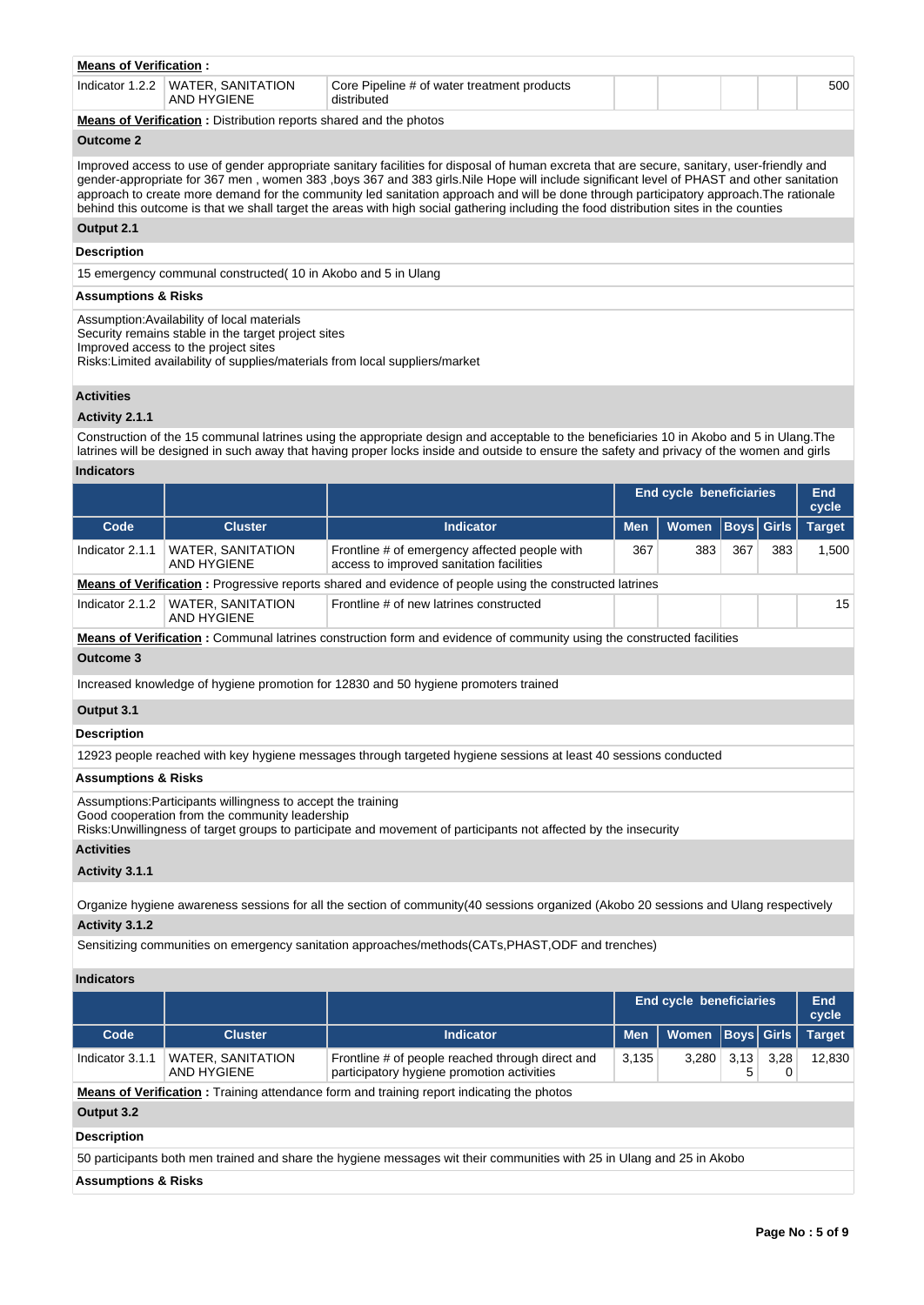Assumptions:Community members are willing and participated in the awareness Risks:Unwillingness of community to accept the project activities

### **Activities**

## **Activity 3.2.1**

Train 50 hygiene promoters for period of three days

### **Indicators**

|                 |                                         |                                                             |    | End cycle beneficiaries             |  | End<br>cycle |
|-----------------|-----------------------------------------|-------------------------------------------------------------|----|-------------------------------------|--|--------------|
| Code            | Cluster                                 | <b>Indicator</b>                                            |    | Men   Women   Boys   Girls   Target |  |              |
| Indicator 3.2.1 | <b>WATER, SANITATION</b><br>AND HYGIENE | Frontline # of community based hygiene<br>promoters trained | 20 | 30                                  |  | 50           |

**Means of Verification :** Observation of people practicing good hygiene behaviors in their homes

### **Additional Targets :**

# **M & R**

## **Monitoring & Reporting plan**

Monitoring and reporting progress and achievements of the project activities will be entirely responsibility of the WASH team that include WASH Manager and the team. The County WASH Supervisors and State WASH Officers will be responsible for submitting and compile field reports and the WASH Manager and his assistant will be responsible for monthly, quarterly and final report to the cluster using the format developed by the cluster. Nile Hope WASH Manager, Monitoring and Learning Officer and Program Coordinator will conduct joint field monitoring mission on quarterly basis and they will use FGD Guides tool, Observation Key informant Interview Guide as well as questionnaires. Nile Hope and CHF Monitoring team will conduct joint monitoring field visit to the project sites after the completion and submission of final report preferably June, 2016.Nile Hope WASH team will have joint project review every Quarter to assess the progress and the challenge of the project and recommendations for the action to be taken

## **Workplan**

| <b>Activity description</b>                                                                                                                                                                                                                                                                                   | Year | Y. | 2 | 3 |   | 5        | 6.           | 7           | 8  | 9 |  |  |
|---------------------------------------------------------------------------------------------------------------------------------------------------------------------------------------------------------------------------------------------------------------------------------------------------------------|------|----|---|---|---|----------|--------------|-------------|----|---|--|--|
| Activity 1.1.1: Rehabilitation of 15 boreholes 5 in Ulang and 10 in Akobo                                                                                                                                                                                                                                     | 2016 |    |   |   | X | X        | ΙX.          | X.          | ΙX |   |  |  |
| Activity 1.2.1: Conduct household point of use water treatment technology for 500<br>households in Makak, Ulang county that include PUR/Tablets                                                                                                                                                               | 2016 |    |   |   | x | X        | $\mathsf{X}$ | IX.         | ΙX |   |  |  |
| Activity 2.1.1: Construction of the 15 communal latrines using the appropriate<br>design and acceptable to the beneficiaries 10 in Akobo and 5 in Ulang. The latrines<br>will be designed in such away that having proper locks inside and outside to<br>ensure the safety and privacy of the women and girls | 2016 |    |   |   | x | X        |              |             |    |   |  |  |
| Activity 3.1.1:<br>Organize hygiene awareness sessions for all the section of community (40 sessions<br>organized (Akobo 20 sessions and Ulang respectively                                                                                                                                                   | 2016 |    |   |   | X | X.       |              | $X$ $X$ $X$ |    |   |  |  |
| Activity 3.1.2: Sensitizing communities on emergency sanitation<br>approaches/methods(CATs,PHAST,ODF and trenches)                                                                                                                                                                                            | 2016 |    |   |   | X | $\times$ | ΙX.          | íX.         | X  |   |  |  |
| Activity 3.2.1: Train 50 hygiene promoters for period of three days                                                                                                                                                                                                                                           | 2016 |    |   |   | Χ |          |              |             |    |   |  |  |

# **OTHER INFO**

## **Accountability to Affected Populations**

We shall work to ensure accountability to the affected population (AAP) especially through participatory approaches and routinely consult and engage with the communities. Whilst monitoring will be progressive, evaluation will be mid-term and final and accountability reports (both financial and narrative) will be germinated and shared as appropriate. Some specific measures/activities undertaken/planned to integrate Accountability to Men, Women, Boys and Girls among Affected People in the project design, implementation and monitoring shall include the following: i) Consultation, and participation of, beneficiaries during needs assessments (including, for example, the smart surveys); ii) Pre-implementation stakeholder workshops and county-level cluster meetings; iii) Case study profiling and documentation of learning themes; iv) Use of community-based structures e.g. Self Help Groups, Village Health Committees, Youth and Women Associations, School Clubs, Mother Support and Peer Groups....; v) Active collaboration with local authorities especially County Health Departments (e.g. on selection of nutrition/health staff selection for competency strengthening…); vi) Community-based complaints mechanisms such as use of local leaders like chiefs, county authorities, etc..; vii) Community-led campaigns and advocacy initiatives; viii) Use of dedicated local staff (knowledge of cultures, local contexts and operational environment, cost-effectiveness, sustainability…); ix) Collaboration with State/County and Payam authorities and partnerships with local actors.

### **Implementation Plan**

The planned mechanism for implementation of the project is to work closely with other relevant wash partners by strengthening the coordination mechanism with government and other relevant partners. Nile Hope will strengthen community capacity to collaborate in the planning, building, operation, and maintenance of water and sanitation systems in Akobo, and Ulang. .Nile Hope WASH structure is administered from the top by a WASH Manager, who works with an assistant/s, WASH Assistant Manager/s. Nile Hope Programs Coordinator shall work to harmonize the effort (and create cross program synergies) and ensure direction towards the common objective. Nile Hope team will work closely with local and existing networks of WASH pillars/institutions such as the County Rural Water Supplies and sanitation Departments of the respective counties, the Water User Committees (WUCs), pump mechanics and hygiene promoters. There shall be one state focal point that shall be based in the state capital that will run all WASH activities with partners including coordination meeting, because of the attendant emergency preparedness and response issues. This technical team shall secure full administrative and coordination support from Nile Hope Executive Director, Human Resource Manager as well as from the Finance/Grants Office.Nile Hope will work closely with other actors on the ground in term of coordination and networking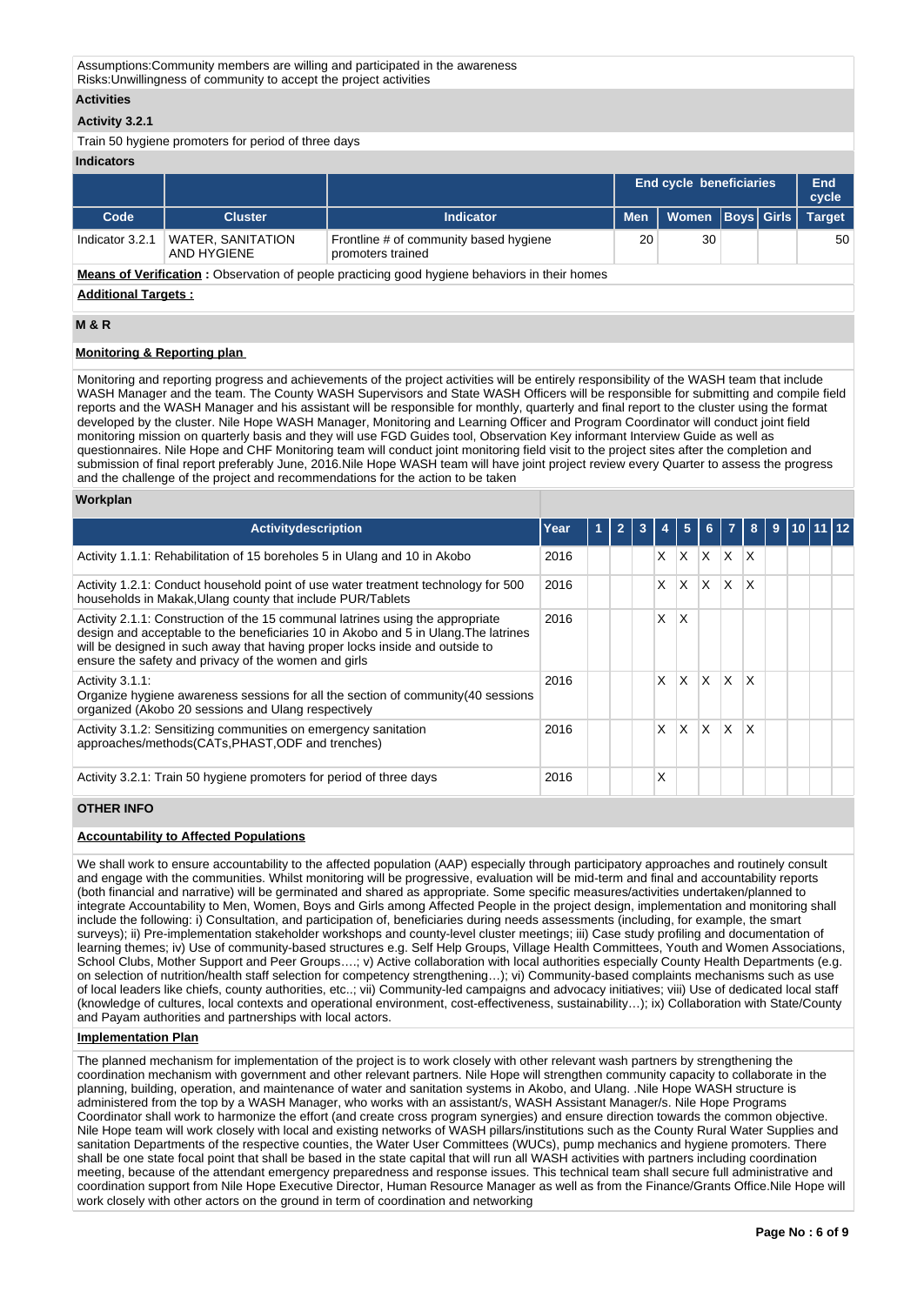### **Coordination with other Organizations in project area**

| Name of the organization | Areas/activities of collaboration and rationale                                                                                                                                                                                                                                  |
|--------------------------|----------------------------------------------------------------------------------------------------------------------------------------------------------------------------------------------------------------------------------------------------------------------------------|
| Acted                    | in the area of coordinations, sharing expertise and support to each<br>other in the area of WASH and reasons being not to duplicate and<br>improve on our intervention                                                                                                           |
| <b>OXFAM</b>             | OXFAM works with Nile Hope in the West of Akobo, but in the East is<br>working in the ccordination that include cluster meetings and other<br>humanitrians coordination activities. The three organization share<br>their activities as to avoid duplication of our intervention |

# **Environment Marker Of The Project**

A+: Neutral Impact on environment with mitigation or enhancement

#### **Gender Marker Of The Project**

2a-The project is designed to contribute significantly to gender equality

### **Justify Chosen Gender Marker Code**

Women and girls are affected by WASH needs more than men and boys, as women and girls are the primary water collectors, as well as caretakers in the home. In South Sudan, the primary water collector is a female. Increasing safe water access, and thereby reducing collection time, can increase the time spent on livelihood activities. Where possible WASH interventions will seek to increase the access to basic WASH services taking into account safety considerations of water points and latrines can place women and girls in vulnerable locations. Nile Hope will continue to provide needed supports and guidance to county rural water supply and sanitation to incorporate safety and privacy considerations in latrine construction and support WASH partners in mainstreaming protection into programming.Nile Hope will continue advocating and encourage the participation of women,men,girls and boys more so their role in decision making in relevant community WASH management bodies, to ensure better management of facilities in recognition of the rights of women. We shall ensure all gender, including women and girls participate in the implementation of the initiative and are prominent beneficiaries and recipients of the WASH knowledge and supplies. Data will be disaggregated to highlight beneficiaries in terms of sex, and where possible, age. WASH facilities like latrines will consider the special needs of women and girls (e.g. separate latrines for ladies at the market place), especially because of the underlying cultural issues.

### **Protection Mainstreaming**

Nile Hope will ensure that all sections of the community, including vulnerable groups, are consulted and represented at all stages of the project(women,girls,boys and men) • Nile Hope will continue advocating for equal participation of women,boys,girls and men in the management of WASH activities • Nile Hope will also ensure boys and girls have equal access to water and sanitation facilities including the toilets designs • Nile Hope will coordinate with other sectors like protection cluster to address WASH gender related issues. • Nile Hope WASH will ensure that WASH services, specifically in regards to latrine construction, incorporate the minimum safety and privacy considerations with use of the WASH Cluster Latrine Checklist, developed with the PROTECTION AND GBV Cluster.There is link existing between WASH because the nutrition status is compromised where people are exposed to high level of infection due to unsafe water,sanitation and hygiene and inadequate sanitation.Since the crisis a number of water facilities and sanitation have been destroyed and poorly maintained and without WASH adequate services in the Operating treatment centers ,these people women,children and other vulnerable groups are extremely vulnerable to illness.Protection has also link with with WASH and Nile Hope is working closely with Protection department in the area of awareness raising targeting women center and equip them with water,sanitation and hygiene services.

## **Country Specific Information**

### **Safety and Security**

The project is going be implemented in the areas of Akobo and Ulang Counties where Nile Hope has established presence there,the security situation in the area remains calm and no incident of attack has been reported although tension may be caused by inter-clan conflicts in Akobo between PiborCounty for the last one month,but this does not threaten the security and safety of our staff.Nile Hope is cooperating with both the opposition and the government respectively.Once we receive the report of imminent insecurity in the area we do inform the office for evacuation.The new staff are also been informed of the setHEREcurity situation and we do seek advice from the local community.

# **Access**

The areas remains accessible by l use of UNHAS to access these locations from Juba while in the field we shall have our river speed boat and our local staff can access the near locations using by footing.These locations are accessible through the river and car during the dry season in case of Akobo.We have operating base in these two counties and logistically we are well prepared

### **BUDGET**

| <b>Code</b> | <b>Budget Line Description</b>                                                                                                                                                                                                                                                                                                                                                                                  |   | D / S Quantity Unit | cost         | <b>Duration</b><br><b>Recurran charged</b><br>ce | $\frac{9}{6}$<br>to CHF | <b>Total Cost</b> |  |  |
|-------------|-----------------------------------------------------------------------------------------------------------------------------------------------------------------------------------------------------------------------------------------------------------------------------------------------------------------------------------------------------------------------------------------------------------------|---|---------------------|--------------|--------------------------------------------------|-------------------------|-------------------|--|--|
|             | <b>Staff and Other Personnel Costs</b>                                                                                                                                                                                                                                                                                                                                                                          |   |                     |              |                                                  |                         |                   |  |  |
| 1.1         | WASH Manager                                                                                                                                                                                                                                                                                                                                                                                                    | D |                     | 5.000<br>.00 | 5                                                | 5000.00<br>%            | 12.500.00         |  |  |
|             | 1 WASH Manager at \$5000 per month for period of 5 months charging 60% to CHF locations: Juba with frequent travel to<br>Jonglei, Upper Nile and Unity he will provide coordination and planning role as well as implementation in the field. Attending<br>meetings, mobilizing the resources for the organization and partners as well as coordination meetings with other partners<br>including WASH Cluster. |   |                     |              |                                                  |                         |                   |  |  |
| 1.2         | Assistant WASH Manager                                                                                                                                                                                                                                                                                                                                                                                          | D | 1                   | 3,000<br>.00 | 5                                                | 5800.00<br>$\%$         | 8.700.00          |  |  |
|             | WASH Mangers at \$3000 per month for 5 months,68% charged to CHF activities. They will support the WASH Manager at the<br>national, state and county level. He will support the WASH team based in the counties.                                                                                                                                                                                                |   |                     |              |                                                  |                         |                   |  |  |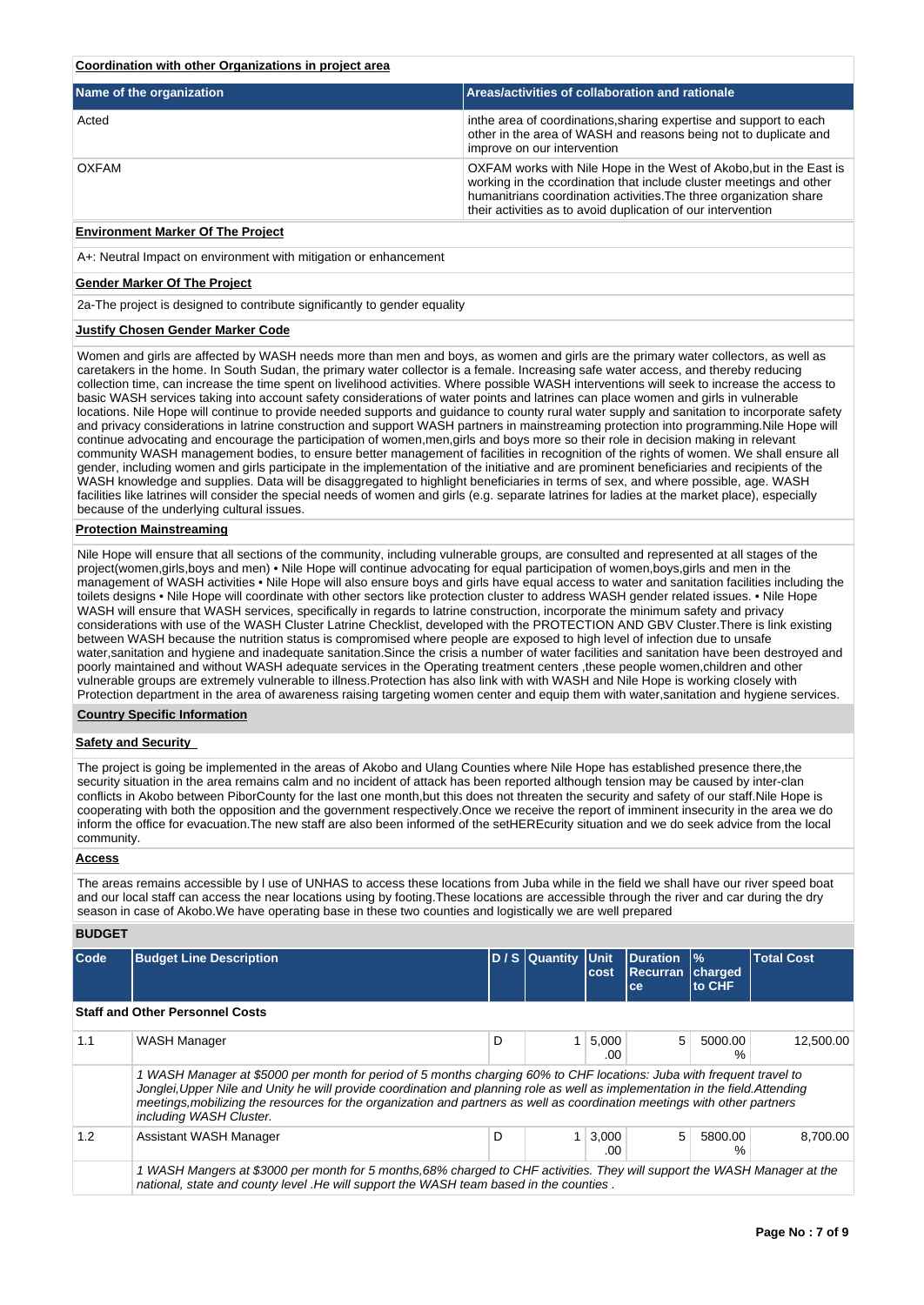| 1.3       | 2 WASH state Officer at 1500 per month for period of 5 months   D<br>charging 100% to CHF.1 will baded in Upper Nile1 in Upper<br>Nile and 1 in Jonglei                                                                                                                          |   | 2 <sup>1</sup>  | 1,500<br>.00          | 5 | 7000.00<br>%                | 10,500.00 |  |  |  |
|-----------|----------------------------------------------------------------------------------------------------------------------------------------------------------------------------------------------------------------------------------------------------------------------------------|---|-----------------|-----------------------|---|-----------------------------|-----------|--|--|--|
|           | 2 State WASH Officers @\$1500 per month charged to CHF 70% per 5 months. The two will be based in Upper Nile and Jonglei<br>and will coordinate the WASH activities at both states and the county levels                                                                         |   |                 |                       |   |                             |           |  |  |  |
| 1.4       | 2 County WASH Supervisors                                                                                                                                                                                                                                                        | D |                 | $2 \mid 1,000$<br>.00 | 5 | 8000.00<br>$\%$             | 8,000.00  |  |  |  |
|           | 2 County WASH Supervisors each at \$1000 per month for 5 months 80% charged to CHF locations: Akobo, Ulang .They<br>coordinate at county level level with other actors in the WASH cluster and other WASH programme staff, other Hygiene<br><b>Promotion Coordinators</b>        |   |                 |                       |   |                             |           |  |  |  |
| 1.5       | <b>WASH QUality Assurance Officer</b>                                                                                                                                                                                                                                            | D |                 | $1 \mid 1,200$<br>.00 | 5 | 6000.00<br>%                | 3,600.00  |  |  |  |
|           | 1 WASH quality assurance Officer @ \$1200 100% charged to CHF. Based in both field locations and Juba offering technical<br>support to the WASH team in area of operation and maintenance                                                                                        |   |                 |                       |   |                             |           |  |  |  |
| 1.6       | 2 Hygiene Prmotion Coordinators                                                                                                                                                                                                                                                  | D |                 | 2   600.0<br>0        |   | 5 10000.00<br>$\frac{9}{6}$ | 6,000.00  |  |  |  |
|           | 2 Hygiene supervisor @ \$600 per month charged to CHF 100%. He will supervise hygiene promoters to ensure proper hygiene<br>and sanitation awareness are carried out on                                                                                                          |   |                 |                       |   |                             |           |  |  |  |
| 1.7       | Community mobilizers                                                                                                                                                                                                                                                             | D |                 | $2 \mid 300.0$<br>0   |   | 5 10000.00<br>℅             | 3,000.00  |  |  |  |
|           | 2 Community mobilizers work with hygiene promoters using the social mobilization techniques.1 based in Akobo and in Ulang                                                                                                                                                        |   |                 |                       |   |                             |           |  |  |  |
| 1.8       | Finance Manager                                                                                                                                                                                                                                                                  | S |                 | $1 \mid 5,000$<br>.00 | 5 | 1000.00<br>%                | 2,500.00  |  |  |  |
|           | 1 Grant Manager @\$5000 per month for 5 months , 10% charged to CHF Locations: Juba with frequent travel to the field and<br>he/she will responsible for all the grants tracking and support the finance and the programs                                                        |   |                 |                       |   |                             |           |  |  |  |
| 1.9       | 2Field Logisyticians i based in Akobo and second in Ulang                                                                                                                                                                                                                        | S |                 | 2   500.0<br>0        | 5 | 2000.00<br>%                | 1,000.00  |  |  |  |
|           | field logicians each @\$500 per month for period of 6 months,80% to CHF activities Locations:1 in Akobo,1 Ulang. They are to<br>ensure the management of the project supplies and materials and assets . Field Logicians each @500 per months for<br>5months, 30% charged to chf |   |                 |                       |   |                             |           |  |  |  |
| 1.10      | 2 Juba logisticians                                                                                                                                                                                                                                                              | S |                 | 2   600.0<br>0        | 5 | 3000.00<br>℅                | 1,800.00  |  |  |  |
|           | Nile Hope will have two Juba based logicians for coordination activities                                                                                                                                                                                                         |   |                 |                       |   |                             |           |  |  |  |
| 1.11      | Boat/drivers                                                                                                                                                                                                                                                                     | S |                 | 3   500.0<br>0        | 5 | 2000.00<br>%                | 1,500.00  |  |  |  |
|           | 2 boat drivers each @\$500 per month for 6 months ,60% charged to chf Locations:1 in Akobo,1 in Nasir. Fangak They are<br>responsible for transportation and facilities of staff and supplies to the projects sites.                                                             |   |                 |                       |   |                             |           |  |  |  |
|           | <b>Section Total</b>                                                                                                                                                                                                                                                             |   |                 |                       |   |                             | 59,100.00 |  |  |  |
|           | Supplies, Commodities, Materials                                                                                                                                                                                                                                                 |   |                 |                       |   |                             |           |  |  |  |
| 2.1       | Rehabilitation of borehes                                                                                                                                                                                                                                                        | D | 15 <sup>1</sup> | 1,000<br>.00          |   | 1 10000.00<br>℅             | 15,000.00 |  |  |  |
|           | Social Mobilization,rehabilitation,local materials,cements and wire mesh for platform construction.basic repairing kits and tools kits                                                                                                                                           |   |                 |                       |   |                             |           |  |  |  |
| 2.2       | Construction of 15 communal latrines                                                                                                                                                                                                                                             | D | 15              | 500.0<br>0            |   | 1 10000.00<br>℅             | 7,500.00  |  |  |  |
|           | This will involve cost of materials labour costs                                                                                                                                                                                                                                 |   |                 |                       |   |                             |           |  |  |  |
| 2.3       | Training of hygiene promoters                                                                                                                                                                                                                                                    | D | 50 <sup>1</sup> | 20.00                 |   | 1 10000.00<br>℅             | 1,000.00  |  |  |  |
|           | 10 pax at cost of \$20 for three days                                                                                                                                                                                                                                            |   |                 |                       |   |                             |           |  |  |  |
| 2.4       | Hygiene promotion and awareness sessions                                                                                                                                                                                                                                         | D | 40              | 1.00                  |   | 180 10000.00<br>%           | 7,200.00  |  |  |  |
|           | Hygiene promotion will be conducted weekly basis targeting 10,000 people at cost of \$1 per day three times a week                                                                                                                                                               |   |                 |                       |   |                             |           |  |  |  |
| 2.5       | Point of use household water treatment methodoly                                                                                                                                                                                                                                 | D | 500             | 3.00                  |   | 1 10000.00<br>℅             | 1,500.00  |  |  |  |
|           | This will include Pur distribution and warenes0                                                                                                                                                                                                                                  |   |                 |                       |   |                             |           |  |  |  |
|           | <b>Section Total</b>                                                                                                                                                                                                                                                             |   |                 |                       |   |                             | 32,200.00 |  |  |  |
| Equipment |                                                                                                                                                                                                                                                                                  |   |                 |                       |   |                             |           |  |  |  |
| 3.1       | 2 Camera for the activities                                                                                                                                                                                                                                                      | D | 2 <sup>1</sup>  | 200.0<br>0            |   | 1 10000.00<br>℅             | 400.00    |  |  |  |